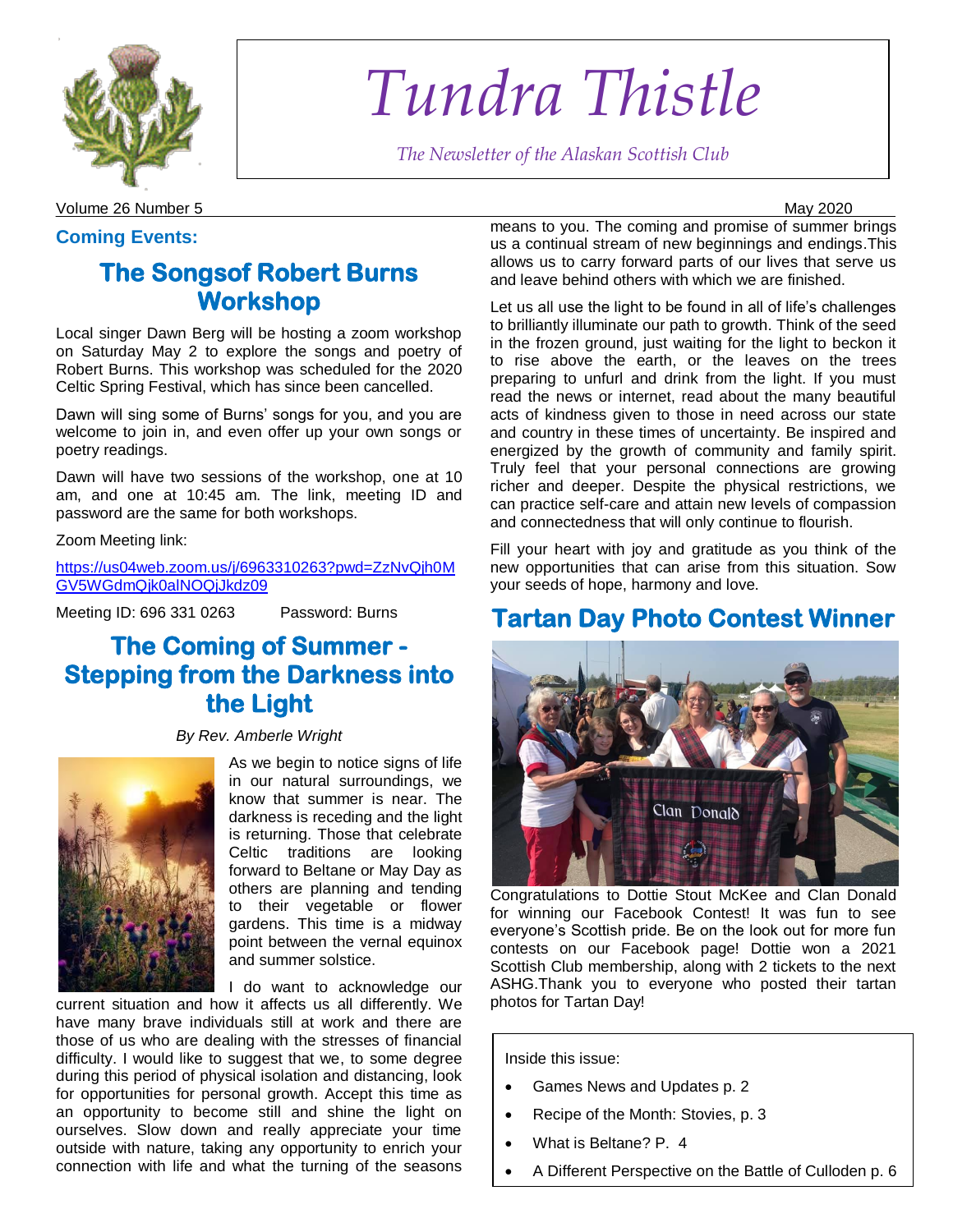# **Redesigned ASC Website Launch-Let's try this again!**

#### [www.alaskanscottish.org](http://www.alaskanscottish.org/)

Sorry for the technical difficulties. Our new website is now live! Check out and let us know what you think! If you have comments please send them to [info@alaskanscottish.org](mailto:info@alaskanscottish.org)

Over the past few months with the help of the talented folks over at Palmer based, Alopex Interaction Design, the Alaskan Scottish Club website has received an amazing redesign which will strength and modernize how we present our Club and promote our events.

As our club has continued to grow, the Board of Directors felt the time was right to improve our website capabilities. One exciting change, that will benefit us greatly especially during our Highland Games event, is the mobile optimization of the site. This will make viewing the website on a mobile device excellent and attendees will be able to easily access the event map, schedule of events and any other information pertaining to the club and games. This new site will allow for growth and new functions in the future. One of the exciting functionalities that will be added is moving all registrations for our events directly through our website without the need of 3rd parties. This will not only save the club money and it will make it easier for those who are registering to complete all registrations and payments on our website only.

## **Wanted: ASC Photographer**



The ASC is looking for a photographer to help improvethe club's social media, advertising, and new website along with

historically documenting the various events the club holds.

This is a volunteer role, but you will get free access to every ASC event and will be able to help grow your own brand and career alongside helping grow the club with quality photos.

If you or someone you know is interested in this position and would like to apply, or would like more information on this volunteer position, please contact: Jeni McDaniel at [jeni@alaskanscottish.org](mailto:jeni@alaskanscottish.org) or 602-359-4893.

## **Amazon Smile**

For those who are not familiar with Amazon Smile, you shop and Amazon donates0.5% of the price of your eligible Amazon Smile purchases to the Alaskan Scottish Club.

All you need to do is make sure when you shop on Amazon you use the Alaska Scottish Club link below:

<https://smile.amazon.com/ch/23-7286794>

# **2020 Alaska Scottish Highland Games Cancelation**

It is with heavy hearts that the Alaskan Scottish Club Board of Directors announces the cancellation of the 2020 Alaska Scottish Highland Games, which was to be held on June 27th at the Alaska State Fairgrounds in Palmer.

The ASC Board of Directors and Executive Director actively monitored the evolving COVID-19 situation over the past few months before making this decision. We were, at first, cautiously optimistic about having the Games this year. However, the risk to people's health and the financial impact they are experiencing cannot be ignored. We recognize it is not our place to guarantee people's health and well being *en masse*, only to mitigate risks inherent in the Highland Games. These are interesting times, and given the lead time it takes to plan an event of this scale, we feel it prudent to hold our powder until next year, when we can celebrate in true Scottish fashion.

We want to express our sincere appreciation to all those involved with our games and for their past and continued support. The Alaska Scottish Highland Games is run by a proud group of volunteers dedicated to celebrating and sharing the Scottish culture and traditions with Alaskans. In the meantime, we will ration the whiskey and be hard at work planning next year's games. To that end, we invite you to join us the last weekend in June 2021!

As always, we will bring up World-Class Professional Athletes, musicians, and judges. We pledge, to our supporters and spectators, to provide activities and entertainment aplenty for the young and the old alike.

We have begun the process of reaching out to those who have already signed up for the 2020 games to issue refunds. If you have not heard from us, we apologize. You will be hearing from us soon.

If you have questions, please contact our Executive Director, Jeni McDaniel [jeni@alaskanscottish.org](mailto:jeni@alaskanscottish.org)

## **Games Committee Meetings**

Even though the 2020 Alaska Scottish Highland Games are canceled, the excitement for next year"s games cannot be contained.So, our planning committee will still be meeting monthly to continue discussing ideas and suggestions for ways to make next year's games the Biggest and Best Scottish Celebration Alaskans has ever seen! We have also started working on some fun ways to continue spreading Scottish Cheers throughout the year! If you have ideas, we would love to hear them! Join us at our next meeting on May  $13^{th}$  @ 6:15pm via Zoom. Together we will get through this and together we will celebrate in true Scottish fashion next year!

[https://us02web.zoom.us/j/2344217682?pwd=MzhkaysvN1](https://us02web.zoom.us/j/2344217682?pwd=MzhkaysvN1NaK2dEVHBmR1doN0J6Zz09) [NaK2dEVHBmR1doN0J6Zz09](https://us02web.zoom.us/j/2344217682?pwd=MzhkaysvN1NaK2dEVHBmR1doN0J6Zz09)

Meeting ID: 234 421 7682 Password: ASHG2021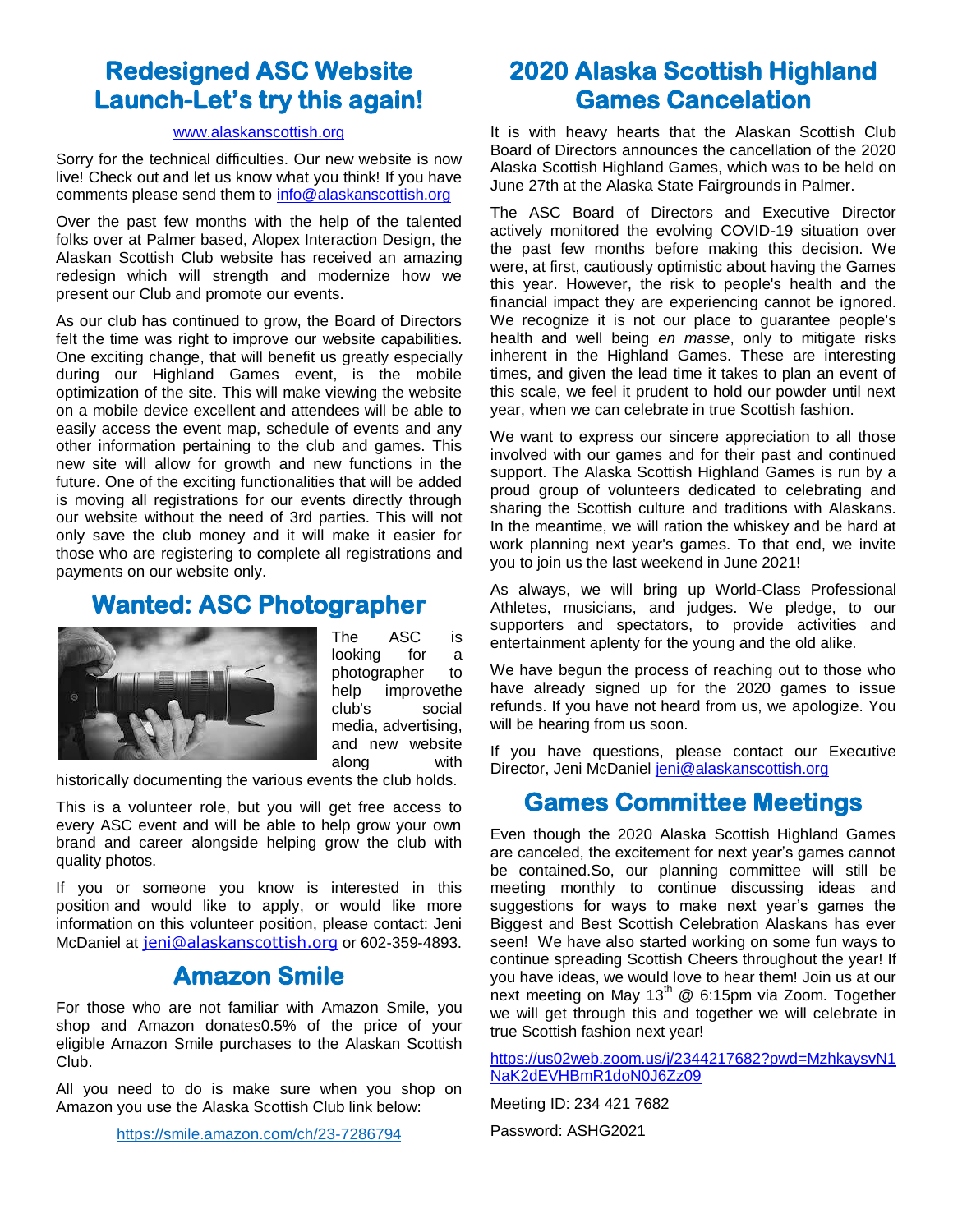### **Obituary:**

## **Chris Cushman**



Chris Cushman, a regular vendor and contributor to the Highland Games, as well as to the Club, passed away on March 22 from complications from Influenza-A.

Chris was the sword and knife-making blacksmith and was seen regularly at the Games and the 3 Baron's Renaissance Faire selling his wares. He was involved in the Eagle River Fencing Club, and manned a fencing concession at the Games in Eagle River for years. The Eagle River Fencing Club, under his leadership, took on the management of parking at the Lion"s Club Park for the Games for quite a few years as well.

Club member Stephanie Bissland shares this memory: "I met Chris, many years ago, at St. Andrew"s Night at the Elk Lodge (now  $49<sup>th</sup>$  State Brewery)... decked out in full regalia, a quiet, pleasant man, smiling at our silly antics. Chris assessed my sabers and other of my Dad"s swords, and made items for me for my persona in 1740s and 1300s era. We joked about the graffiti on the fence by his house, contemplating sneaking out one night with a group to paint over the graffiti with Celtic emblems. He was so kind and knowledgeable on many topics. He had good humor when you didn"t expect it. Chris helped me to learn to listen. Chris fought his lymphoma and continued doing what he loved to do. I was so very sorry to hear of his passing so suddenly and will missing him very much".

Indy Alaska created a youtube video featuring Chris, it may be viewed at:<https://youtu.be/EqXqaLPeHyE>

### **Recipe of the Month:**

# **STOVIES**

#### *by Joan Massart-Paden*

The Auld Alliance (Scotland & France) comes into play with this recipe. The word "stovie" comes from the French "etuve"" which means to stew in its own juices. Many a Scots have had stovies as a child, made with over boiled potatoes and tinned corned beef. I made this recipetwo days in a row. The aroma in the house was divine!

This can be served with cold meats or on its own as a supper dish.

Preheat oven to 375 degrees. (I use a 9" cast iron skillet).

1-2 TSP of Butter

1 large onion, peeled and diced

4 Mushrooms

4 oz of cooked meat (lamb, beef, corned beef, chicken, venison), chopped or shredded

1 ½lbs of potatoes evenly sliced

10-12 oz of beef stock (bouillon)

Salt&pepper to taste

Melt the butter in a large oven-proofpan, strew in the onion and cook gently to soften. Add mushroom as well. When the onions and mushrooms are sautéed, add meat, and then season. Layer the potato slices evenly on top. Add the beef stock.

Season the top of the potatoes with salt & pepper. (I add rosemary as well).

Cook until the liquid is absorbed and the edges of the potatoes are browned. This usually takes about 50 minutes. This recipe is adapted from the Scottish Cookery by Christopher Trotter.

# **Alaska Scottish Highland Games Vendor Feature**

We love and appreciate the vendors that attend the games each year.They help make our games a success and we know so many of our club members love to see them each year too. Since you can"t visit them in person this year, we wanted to bring them to you! We are going to be featuring a few vendors in the Thistle each month, to help us get through this difficult time, until we can be together again next year! If you can, please support our friends!

### **Alaskiwear**

Alaskiwear has been a games vendor for many years; she sells custom hats, ponchos and hooded scarves. Her online store is available at:

<https://www.etsy.com/shop/AlaskiWear>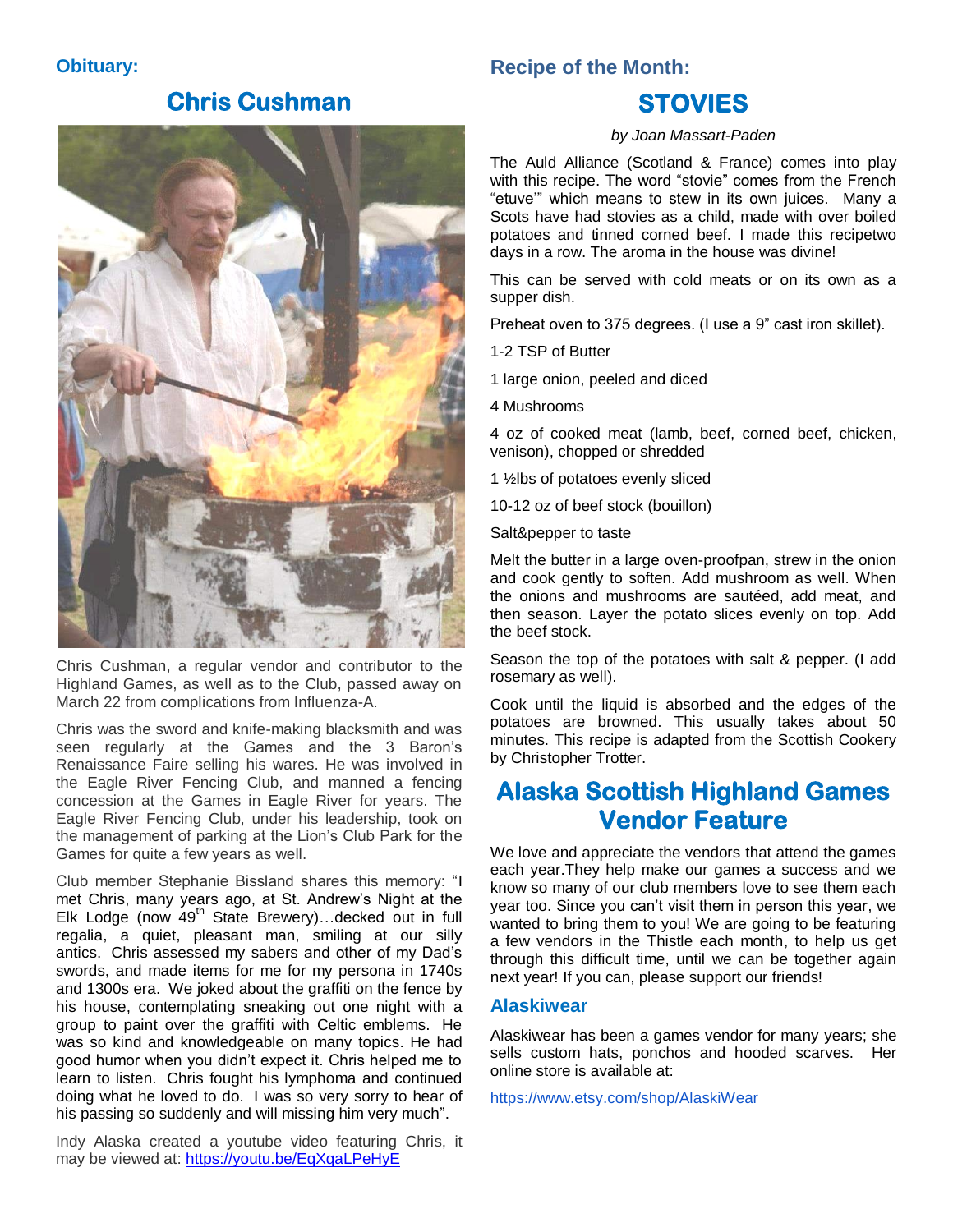### **Talkeetna Spinach Bread**

So many of us know and love this longtime food vendor. They are still planning on opening their business in Talkeetna this summer, so if you are out and about and end up in Talkeetna make sure to stop by!

<https://www.facebook.com/SpinachBread/>

### **Glacier Rose Boutique**

Will remain open for online orders! Their website is [https://glacier-rose-boutique.com](https://glacier-rose-boutique.com/)

They are offering free shipping and would also like to offer a Scottish Highland Games discount code for 20% off all orders! Code: highland20

### **Wild Rose Mehndi**

Rose Hendrickson has been delighting the Highland Games crowds with her amazing Henna Art for years! Unfortunately, she cannot conduct her business with social distancing in place. So she invites people to visit her Art Facebook page [https://www.facebook.com/Rose-](https://www.facebook.com/Rose-Hendrickson-Fine-Art-296077327094586/)[Hendrickson-Fine-Art-296077327094586/t](https://www.facebook.com/Rose-Hendrickson-Fine-Art-296077327094586/)o view or inquire about her art, or request personal commissions.

## **What is Beltane?**

#### *By Rev. Amberle Wright*

The old Celtic name for May Day is Beltane, which is derived from the Scottish Gaelic 'Bealtuinn' (pronounced: beel-too-win), meaning 'Bel-fire', the fire of the Celtic god of light.

Other names for May Day include Roodmas (the medieval Church's name). This comes from Church Fathers who were hoping to shift the common people's allegiance from the Maypole (Celtic - symbol of life) to the Holy Rood (the Christian Cross). Later, Beltane became the Feast of the Finding of the Holy Cross, and priests conducted outside services round a bonfire to bless the land.

Traditionally, Beltane festivities began days before May 1st or "May Day," when villagers traveled into the woods to gather the nine sacred woods needed to build the Beltane bonfires. The nine sacred woods are: Rowan - Briar - Oak - Alder - Holly - Elder - Birch - Aspen - and the Yew. The key to the celebrations is fire. Fire is believed to have purifying qualities; it cleanses and revitalizes both the land and the people. On the first of May, the night of Beltane, Druids kindled fires in sacred places using these nine different types of wood.

Celtic days start and end at sundown, so Beltane celebrations would begin at sundown on April 30th. After extinguishing all hearth fires in the village, two Beltane fires were lit on hilltops. The villagers would drive their livestock between the fires three times, to cleanse them and insure their fertility in the coming summer, and then put them to summer pasture. Dancing around the bonfires continued through the night and many handfasting ceremonies would take place.

The fires were almost always built on hills and a number of place-names in Scotland reveal their association with the

festival, like Tullybelton in Perthshire (TulachBealltuinn - Beltane Hill) or Tarboltan, in Ayrshire (Tor-Bealtiunn – Beltane Hillock). These 'need-fires' had healing properties, and people would jump through the flames to ensure protection.

The tradition of "May Boughing" or "May Birching" involved young men fastening garlands of greens and flowers on the windows and doors of their prospective ladyloves before the fires are lit Beltane night. As with many Celtic customs, the type of flowers or branches used carried symbolic meaning, and much negotiating and courting could be worked out ahead of time.



Many communities select a young lady as their "May Queen" to lead marches or songs. To the Celts, she would be a representation of the goddess on the eve of her transition from Maiden to Mother. A young male would also be selectedas consort and would bear the name "Jack-in-the-Green", or "Green Man," or "May King." The symbolic union of the Queen and her consort

symbolized the fertility and rebirth of the world.

Big Beltane Bannocks (or cakes) are made and shared. This is a special cake made of eggs, milk and oatmeal. For Beltane, this bread was made the eve before Beltane day.It is said that the bread should not be allowed to come into contact with iron during preparation (iron is harmful, deadly to the faery folk). These cakes also served magical and ritual purposes: they were marked for baking with nine raised nipples or nine squares, or with nine scalloped edges, one each for the nine sacred woods used in the needfire. Pieces of the bannock were thrown into the fire to bless homes, cattle or individuals.

Beltane, like Samhain, is a time when the veil between the worlds is thought to be thin, a time when magic is possible.



Whereas Samhain revelers must look out for wandering souls of the dead, Beltane merrymakers must watch for Fairies. Beltane is the night when the queen of the fairies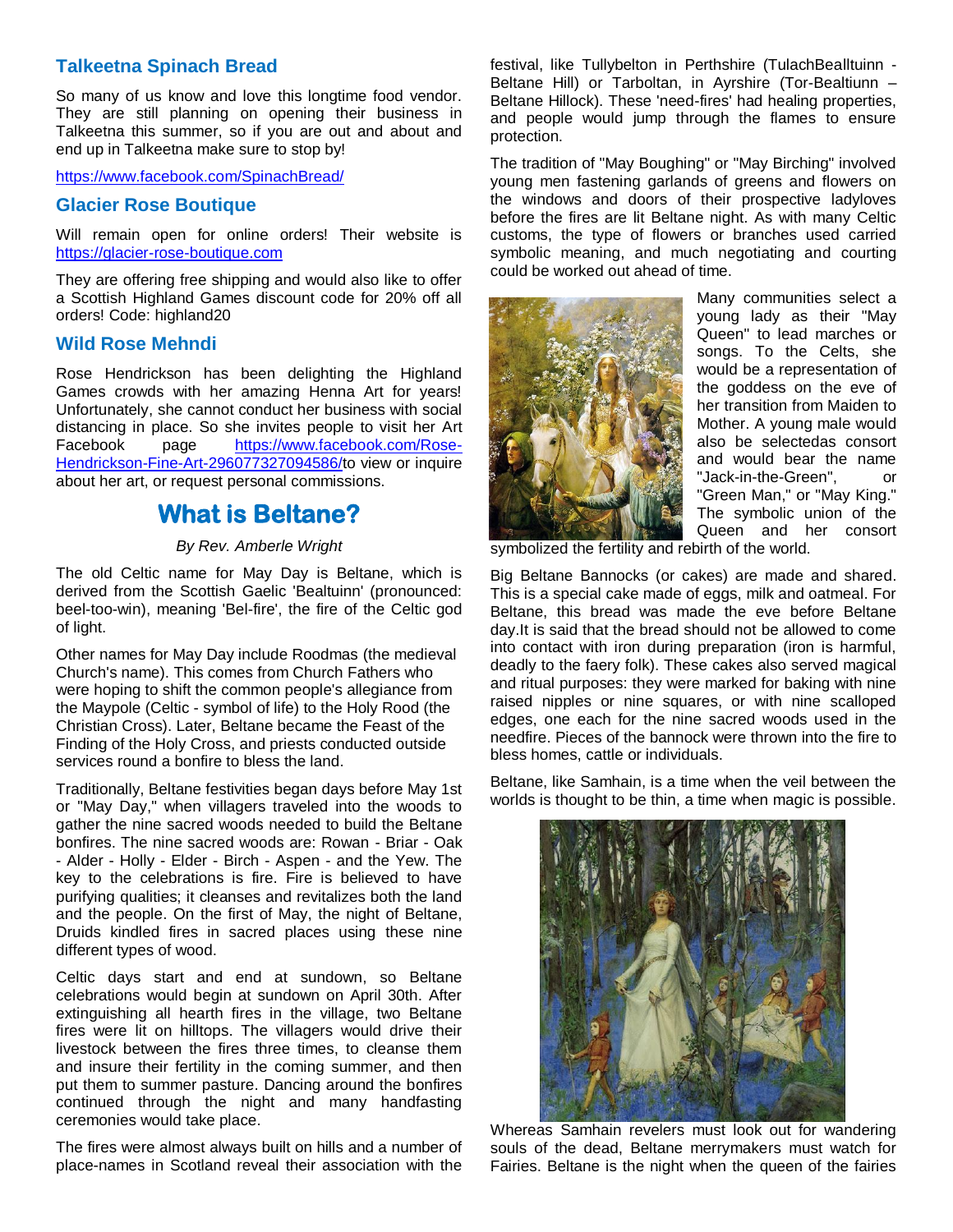will ride out on her white steed to entice humans away to Faeryland. If you hear the bells of the Fairy Queen's horse, you are advised to look away, so she will pass you by; look at the Queen and your sense alone will not hold you back! Bannocks were also sometimes left for the Fairies, in hopes of winning their favor on this night.



Dancing a maypole is the most traditional way of celebrating May Day. You can make your own out of any 20 foot pole or fallen tree and ribbons of any color usually about 20 feet long. (Really any size will do if you are short on space). Tie all the ribbons to the top of the pole and plant the other end of the pole several feet into the ground. Have everyone form a circle, and count off in twos; have the "ones" face clockwise and the "twos" face counterclockwise. Have everyone grasp their partner's right hand, then pass them by on the right. Now, grasp left hands and pass by on the left. Then right, then left, and so on. Once you've made it once around the circle, pick up your ribbons and begin again, this time weaving your ribbons as you go. Of course, there are many variations on the dancing, but the key is to have a jolly good time.

Beltane has recently seen a revival in Scotland. The Beltane Fire Society's Festival is held every year during the night of April 30th on Calton Hill in Edinburgh. An audience of around 15,000 people comes to share the spectacular two-hour procession. Justifiably famous for its intensity and color, the event has become a much-loved feature of the Edinburgh calendar since it was first organized in the mid 1980s.



# **April Alaskan Scottish Club Board Meeting Minutes**

*Submitted by Amberle Wright*

**The Meeting was held on April 20, 2020 via zoom.**

**Board Attendance:** Joan Massart-Paden, Ron Norris, Rod Finkle, Cathy Steen, Amberle Wright, Preston McKee, Nelson Alger, Sherri Borchert, & Mary Anne Aadnesen

Executive Director: Jeni McDaniel

**Absent:**None

**Guests:** none

Call to order: 6:00 pm

**Approval of the Minutes:** Rod moved that the Minutes be approved, Cathy seconded. Minutes were approved unanimously.

**Treasurer's report:** Ron Norris emailed the treasurer"s report to board members during the meeting and stated no significant changes. The Board will revisit this next meeting.

#### **Executive Director's Report:**

Alaska Scottish Highland Games – Games meetings were held on April  $2^{nd}$  and 15<sup>th</sup>. Those meeting ended with a conclusion to postpone games until 2021 due to COVID-19. There is discussion about moving to a 2-day schedule for 2021. This was a tough decision, but we can make the best of having the extra planning time. It may be possible to hold smaller events late fall or winter to help promote the games and remind everyone we are still here. After the board had a discussion regarding options and basing decisions on economic situations of all involved, the Board voted to cancel the Highland Games for 2020. Rod moved the decision be approved and Preston seconded. Joan will assist Jeni with a press release and asked for Rod and Cathy"s help as well. Jeni will keep on top of possibilities for smaller gatherings coming up and will continue to hold Games Committee meetings.

Website – There have been some technical difficulties and a few tweaks needed, but the plan is to go live Friday the  $24<sup>th</sup>$ . Jeni will send an email to the board when the website does go live.

Club Picnic – Planning is on hold until we know more about Anchorage's COVID-19 situations.

PPP loan – Jeni has applied for the Payroll Protection Loan through both our Local bank, FNBA and through an online Loan "Broker". The Loan was not been processed yet. There is some concern about approval based on the starting date of the Executive Director position; however, she will continue to follow up with both until it has been submitted to the SBA for final decision. Jeni is also looking into capacity building grants to help defer costs.

#### **Committee Reports:**

**Celtic Spring Festival: Cancelled – May 2<sup>nd</sup> at Wendler Kirkin O' The Tartan**: Canceled for 2020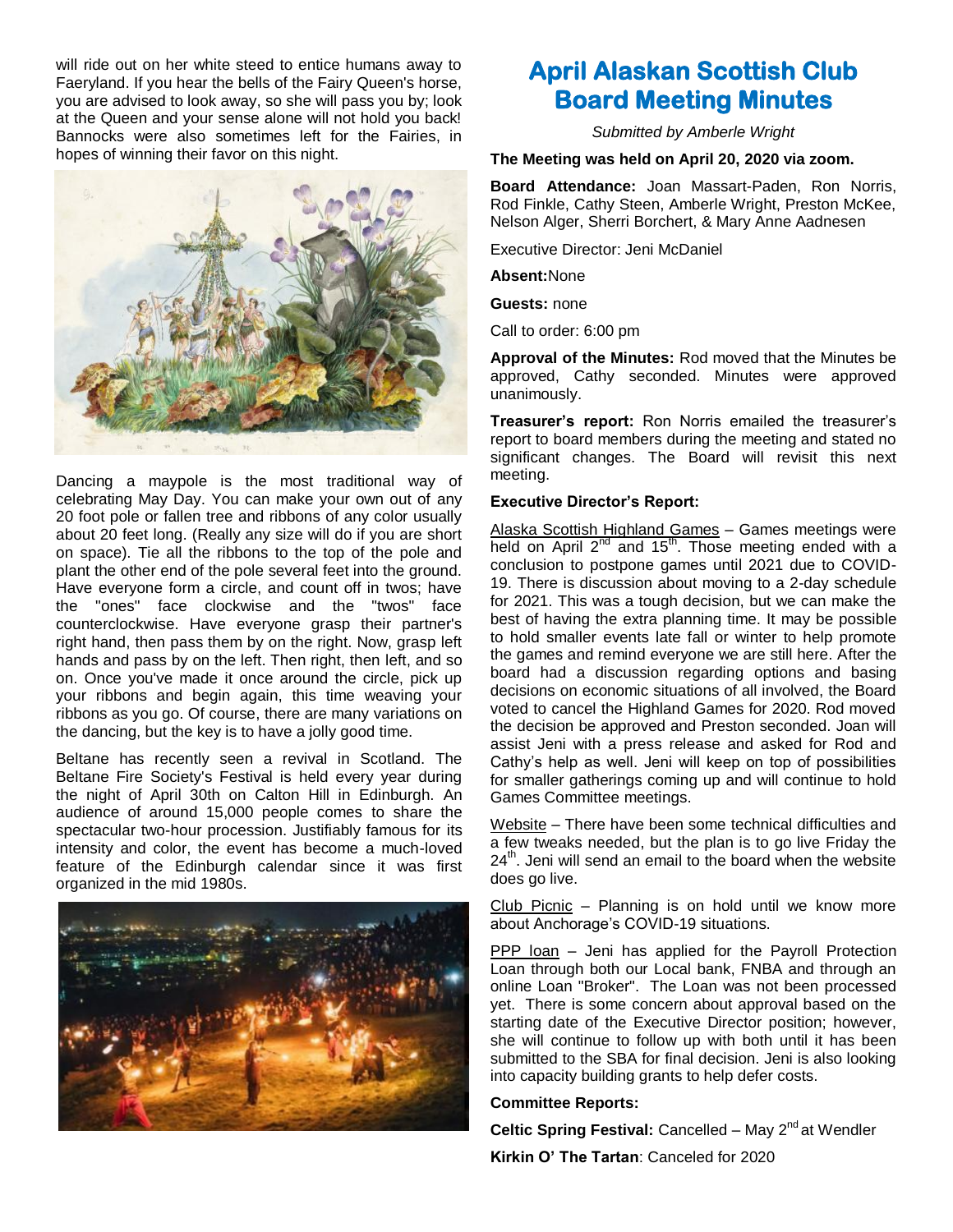**St Andrews Night**: This will be Held November 28, 2020 at the PCA. Joan has reserved the venue.

Thistle Editor: Cathy plans to get this out before May 1<sup>st</sup>. She has asked for submittals by April  $25<sup>th</sup>$ . Submittals are recommended to keep people occupied at this time. This Thistle will include an announcement for the cancellation of the Games. There was a brief discussion about including sponsor ads or articles. This will be left up to Cathy"s discretion.

**Burns Night**: Rod Reported. January 23, 2021 back at the Embassy Suites, but for now no one is answering the phone at the hotel so more planning will have to wait.

#### **New Business**: None

**Next Meeting:** Monday, May 18, 2020 at 6pm via Zoom.

**Adjournment:** Rod moved to adjourn which was seconded by Sherri. Meeting adjourned at 6:37pm.

# **A Different Perspective of the Battle of Culloden**

#### *by John Hogan, published on Facebook*

I truly think it"s important to discuss the myths surrounding the battle of Culloden. Literally every post I've seen about it online has been followed by comments spreading the worst kind of revisionist nonsensical history. So, I'm gunna lay out some points about Culloden to hopefully educate some of you who have been led astray by movies and TV series romanticizing the conflict.

1. It was not a war between Scotland and England. I can"t emphasize this enough. There wasn"t a Scottish side or an English side, in fact England and Scotland didn"t even exist as independent sovereign countries at the time.

2. Both sides had English and Scottish participants. Scottish and English Jacobites were fighting Scottish and English Hanoverian Troops. In fact, more Scots fought against the Jacobites than for them when you consider the entire British force (not specifically at Culloden).

3. This was a war overwhelmingly about which monarch should be head of England and Scotland. There were some other smaller causes (that I'll get onto later) that existed, but the Jacobites goal was to put the Englishman James VIII on to the throne of England and Scotland, they were fighting against Hanoverian government troops who wanted to keep the German born George II on the throne.

4. It was not about Scottish independence regardless of how many people want to claim it was. There was a smaller group of Jacobites who wanted to get rid of the acts of Union, but those same Jacobites all wanted to get rid of the policies implemented during the glorious revolution, putting England and Scotland under a single absolute monarch. So, it was swapping one political Union for a less Democratic absolute monarchy union akin to the one that existed from 1603 to 1688 (not counting the English civil war and that whole mess). Those who claim the Jacobites were fighting for "freedom" literally couldn"t be more wrong.



5. While religion played a role, it wasn"t as big a factor as people insinuate. There were Catholics and Protestants on both sides of the conflict.

6. I"d be careful romanticizing the clan chiefs and the clan system of this period, many of the Jacobites were forced to fight against their will on the orders of their clan chief who threatened land seizure against those who refused.

7. Following Culloden, the acts of proscription and subsequent dress acts that banned some aspects of highland culture such as tartan and kilts was not a policy enacted by the 'English on to the Scottish' as I've seen many people claim. In fact, the author of the acts of proscription was William Kerr, a Scottish nobleman, and the most ardent supporters of the acts of proscription were other Scots. When the acts were repealed by King George III in the 1780s, he called the lowlanders "unmanly" in his proclamation for implementing the policies against the highlanders (I"m serious, look it up).

8. The highland clearances and the Jacobite rebellion/Culloden are two separate unlinked events. Firstly, Scottish land owners, who cleared Crofters off their land, did so decades after Culloden. The height of the clearances didn"t start for a century after Culloden, and actually happened under the watch of a Scottish prime minister of the UK, who became prime minister in 1852. The highland clearances would have happened regardless of Culloden. The industrial revolution, the amount paid by sheep farmers, the ruthless Scottish land owners and the price of wool to feed the industrial cities are overwhelmingly more to blame for the highland clearances than Culloden. It's also worth noting that the sons of former Jacobites engaged in the clearances (the son of the gentle Lochiel is a perfect example).

The Jacobite rebellion and Culloden was a senseless loss of life.People fought and died on both sides for elites that couldn"t care less about them. I remember today as a senseless and sad loss of life, it's time to stop romanticizing the situation.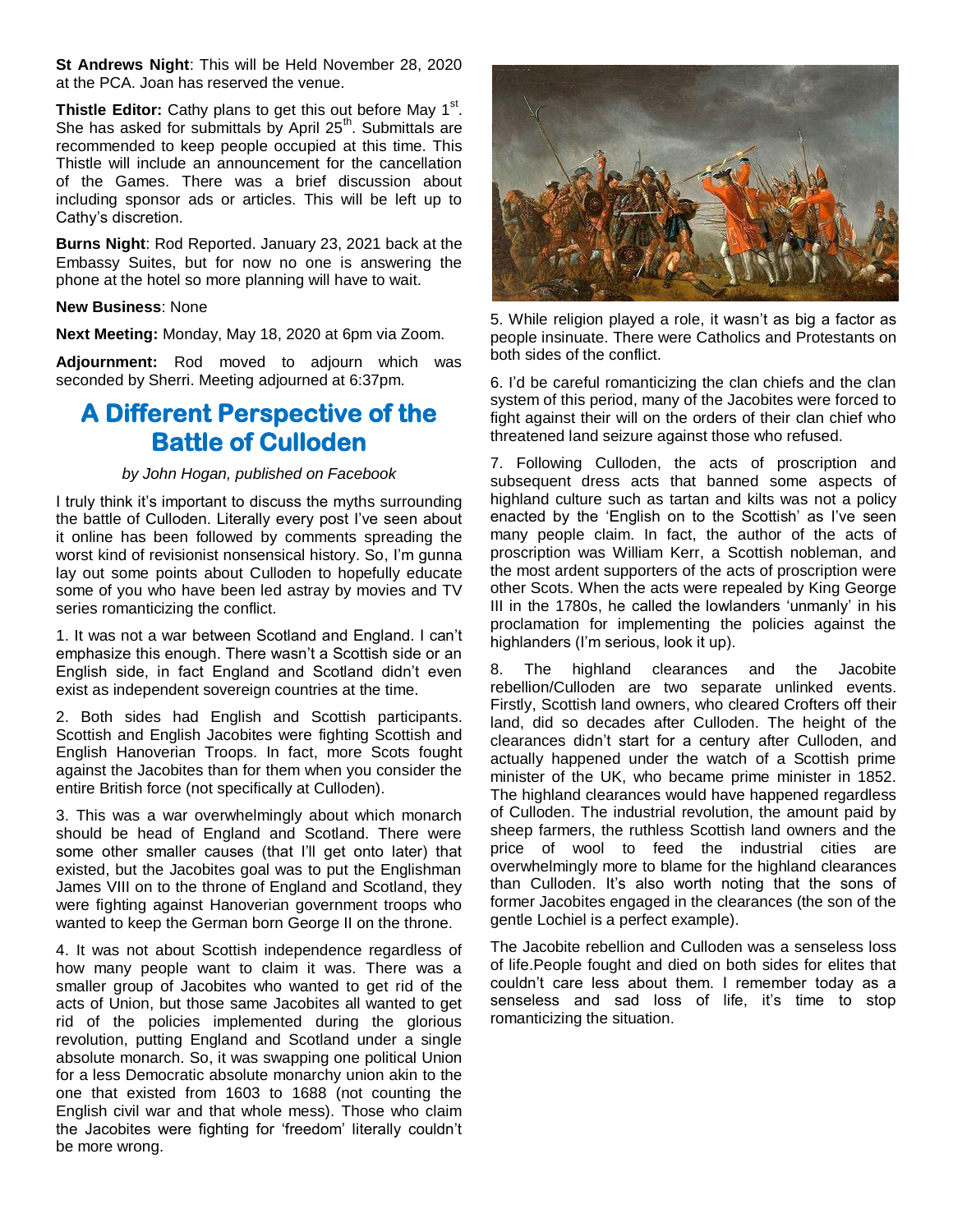| <b>Contact Information for Alaska Pipe Bands:</b>                                                                                                                                                                                                                                                                                                                                                                                                                                                           |                                                                                                                                                                                                                                          |  |  |
|-------------------------------------------------------------------------------------------------------------------------------------------------------------------------------------------------------------------------------------------------------------------------------------------------------------------------------------------------------------------------------------------------------------------------------------------------------------------------------------------------------------|------------------------------------------------------------------------------------------------------------------------------------------------------------------------------------------------------------------------------------------|--|--|
| <b>Fairbanks Red Hackle Pipe Band</b><br>P.O. 82782<br>Fairbanks, Alaska<br>www.fairbanksredhacklepipeband.org                                                                                                                                                                                                                                                                                                                                                                                              | <b>Trinity Pipe Band</b><br>Meets Tuesday, 6 pm<br>Trinity Presbyterian Church<br>Contact: Danny Koch @ 907.230.6430<br>Email: pipeband@trinityceltic.org                                                                                |  |  |
| <b>Alaska Celtic Pipes &amp; Drums</b><br>Lessons on Tuesdays - 6:30 pm - Mat-Su College;<br>Lessons on Fridays - 5:30 pm - Our Redeemer Lutheran<br>Church, Chugiak; Band Practice to follow.<br>Contact Richard Christiansen - 907-315-9838<br>www.alaskacelticpipesdrums.org                                                                                                                                                                                                                             | <b>Anchorage Scottish Pipe Band</b><br>Meets on Monday from $6:00 - 8:00$<br>Lutheran Church of Hope, 1847 W. Northern Lights<br>Find us on Facebook                                                                                     |  |  |
| <b>Crow Creek Pipes &amp; Drums</b><br>Every Saturday, 9 am - beginners, 10 am - band<br><b>First Congregational Church</b><br>http://crowcreekpd.com/                                                                                                                                                                                                                                                                                                                                                      | Anchorage Firefighters Pipe and Drum Band<br>Find us on Facebook:<br>Anchorage Fire Fighters Pipe & Drum Band                                                                                                                            |  |  |
| <b>City of Juneau Pipe Band</b><br>Juneau, Alaska<br>www.cityofjuneaupipeband.org                                                                                                                                                                                                                                                                                                                                                                                                                           | Pipe bands - to update your information, please<br>contact Cathy Steen at csteen@gci.net                                                                                                                                                 |  |  |
| <b>Scottish Club Supporters</b>                                                                                                                                                                                                                                                                                                                                                                                                                                                                             |                                                                                                                                                                                                                                          |  |  |
| <b>ATEGIES</b><br><b>ADVERTIS</b><br><b>Joan Massart-Paden, CAS</b><br>907-229-0022 Email:adstrategies@icoud.com                                                                                                                                                                                                                                                                                                                                                                                            | <b>AK Natural Stone Craft</b><br>Quality Custom Granite & Marble Design<br><b>Rafal Markiewicz</b><br>1341 E. 70 <sup>th</sup> Avenue, Anchorage, AK 99518<br>Phone: 907.344.2158<br>Cell: 907.351.8881<br>aknaturalstonecraft@yahoo.com |  |  |
| <b>MAPPING SOLUTIONS</b><br>Custom maps and graphics - (907) 561-4627<br>Mapmakers.com                                                                                                                                                                                                                                                                                                                                                                                                                      | <b>Brown Bear Shrink Wrap &amp; Self Storage</b><br>We Shrink Wrap Anything<br>1341 E. 70 <sup>th</sup> Avenue Anchorage, Alaska Phone 344-2158<br>Fax 344-2148 Cell 351-8881<br>aknaturalstonecraft@yahoo.com                           |  |  |
| AMANDA KERR SUZUKI VIOLIN & FIDDLE STUDIO<br>Weekly Private Lessons and Group Classes for Age 3 and up<br>Variety of fiddle styles!<br>Register NOW online for<br>Spring Semester Jan. 14th - May 21st<br>Complete information available on the website:<br>Amanda Kerr holds State, Regional, and National<br>titles for Fiddling and is teacher-certified in the Suzuki<br>www.amandakerrmusic.com<br>Method (Every Child Can, Suzuki Principles in Action,<br>Violin Units 1 & 2), and Music Mind Games. | MOLLY V. MANAUGH<br>A TARTAN WEAVER<br>CELEBRATING 25 YEARS IN BUSINESS HAND<br>WEAVING TARTANS IN FAIRBANKS, ALASKA<br>WWW.TARTANWEAVER.COM<br>907-479-5772<br>Place your ad here for \$75 per year.                                    |  |  |